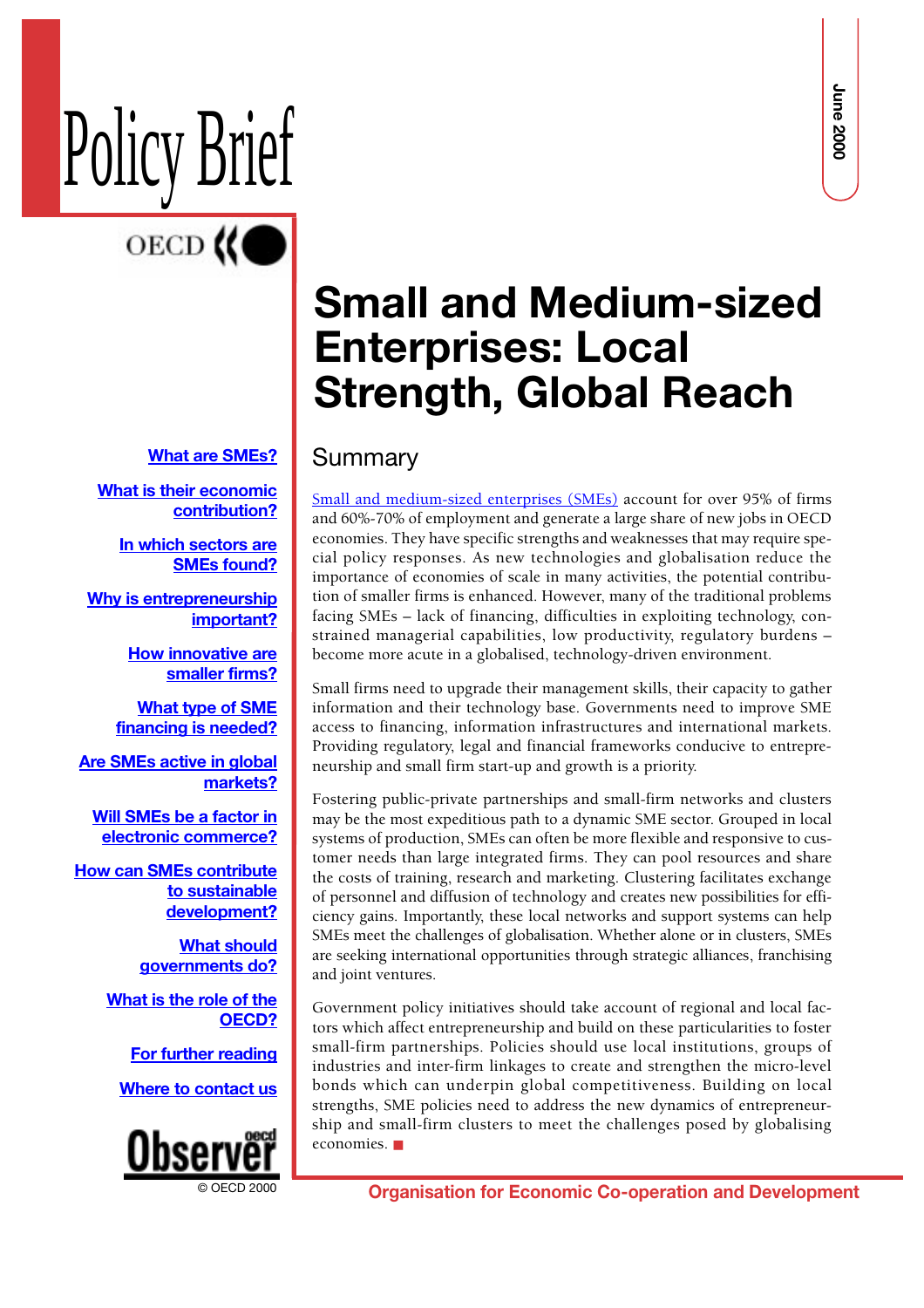### <span id="page-1-0"></span>What are SMEs?

SMEs are defined as non-subsidiary, independent firms which employ fewer than a given number of employees. This number varies across national statistical systems. The most frequent upper limit is 250 employees, as in the European Union. However, some countries set the limit at 200 employees, while the United States considers SMEs to include firms with fewer than 500 employees. Small firms are generally those with fewer than 50 employees, while micro-enterprises have at most ten, or in some cases five, workers. Financial assets are also used to define SMEs. In the European Union, SMEs must have an annual turnover of EUR 40 million or less and/or a balance-sheet valuation not exceeding EUR 27 million. ■

## What is their economic contribution?

SMEs play a major role in economic growth in the OECD area, providing the source for most new jobs. Over 95% of OECD enterprises are SMEs, which account for 60%-70% of employment in most countries. As larger firms downsize and outsource more functions, the weight of SMEs in the economy is increasing. In addition, productivity growth – and consequently economic growth – is strongly influenced by the competition inherent in the birth and death, entry and exit of smaller firms. This process involves high job turnover rates – and churning in labour markets – which is an important part of the competitive process and structural change. Less than one-half of small start-ups survive for more than five years, and only a fraction develop into the core group of highperformance firms which drive industrial innovation and performance. This underscores the need for governments to reform policies and framework conditions that have a bearing on firm creation and expansion, with a view to optimising the contributions that these firms can make to growth. ■

### In which sectors are SMEs found?

Most SME jobs are in the service sector, which now accounts for twothirds of economic activity and employment in OECD countries. Smaller firms are found particularly in wholesale and retail trade, the hotel and restaurant business, com-

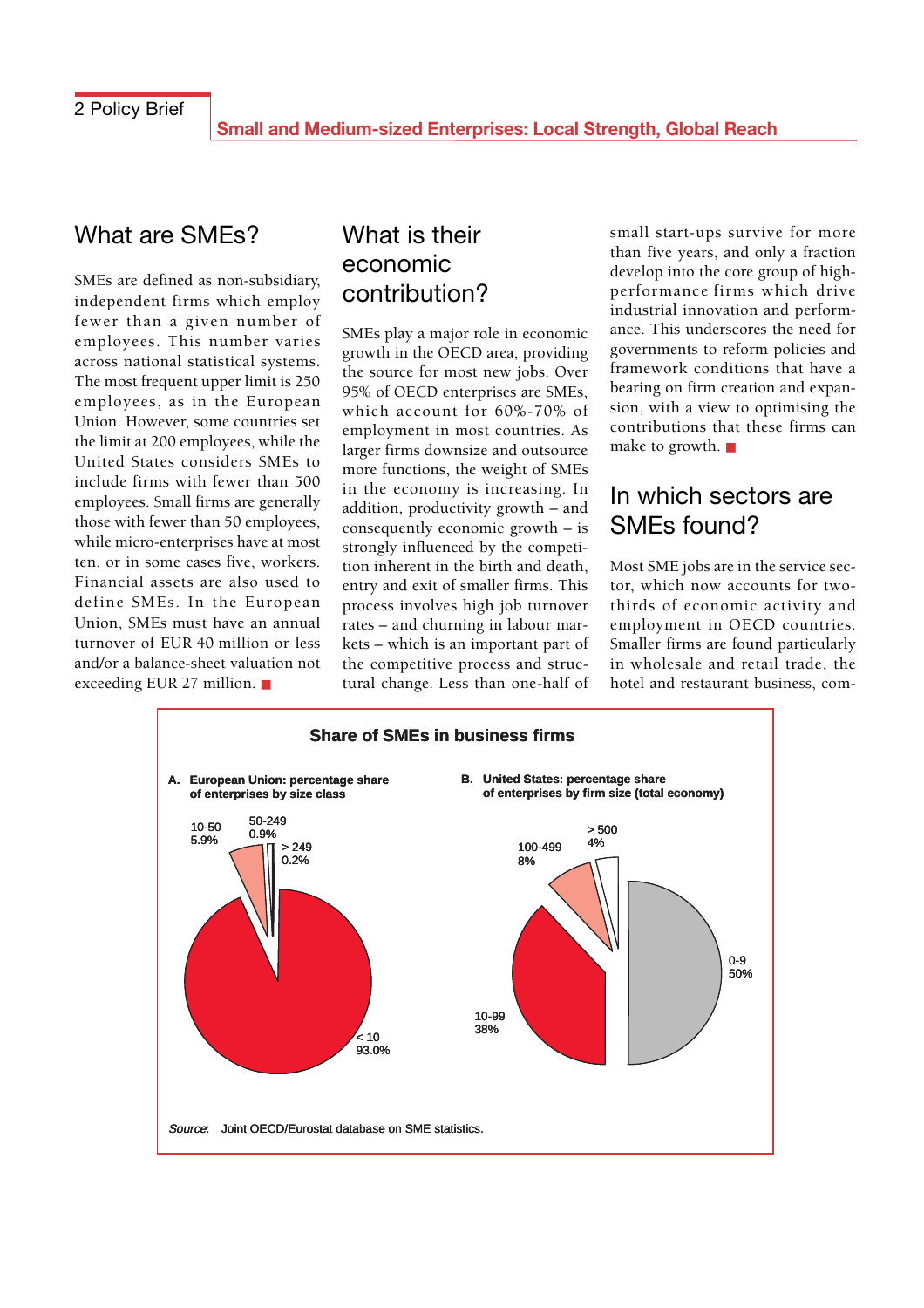<span id="page-2-0"></span>munications and business services, and construction. SMEs also account for a high percentage of manufacturing firms in many OECD countries and provide at least half of OECD manufacturing employment. Smaller firms are increasingly present in technology-intensive industries such as information and communications technology (ICT) and biotechnology.

SMEs predominate in the important strategic business services subsector, including services relating to computer software and information processing, research and development, marketing, business organisation and human resource development. Increased outsourcing by major manufacturing firms, combined with new technologies that have allowed SMEs to win market niches, has led to 10% annual growth in these knowledge-based services in recent years. The fact that the average firm size in strategic business services is a fraction of the average size of firms in manufacturing or in the economy as a whole is an indication of the importance of SMEs in this field. ■

# Why is entrepreneurship important?

A vibrant entrepreneurial sector is essential to small-firm development. Entrepreneurs are people who sense opportunities, innovate, take risks and develop new goods and services. They drive business dynamics – the birth, expansion, contraction and death of firms – and fuel overall economic growth. The entrepreneurial process, however, remains mysterious. Social, cultural and political factors in countries influence the availability of entrepreneurial opportunities as well as the degree of risktaking and the mobility of resources. Factors discouraging entrepreneurship include education and training which is risk-averse and regulations and institutional impediments which discourage the establishment of new ventures or expansion of existing activities.

Entrepreneurship tends to vary across regions. Some regions or locales are known for generating clusters of dynamic firms which benefit from "information spillovers" and other intangible factors. All countries have local "pockets" with extremely high levels of entrepreneurial activity, e.g. Silicon Valley in the United States, Arezzo and Modena in Italy, Valencia in Spain, Nüremberg in Germany, and Gnosjö in Sweden. Culture, social and intellectual capital and local networking influence the development of such firm links. Clustering can be of particular benefit to smaller firms which, because of their size, cannot finance in-house services such as training, research or marketing. And clustering can generate benefits that progressively increase the competitive advantage of the group of firms and enable them to compete globally. Successful districts and clusters are characterised by the continual emergence of new entrepreneurial firms.

In many OECD countries, the number of women entrepreneurs is rising. Enterprises owned by women now make up one-quarter to onethird of the total business population worldwide. In several countries, notably the United States and Canada, the growth in the number of women-owned businesses is far outpacing the overall growth of new businesses. Nevertheless, residual barriers exist to the growth of women-owned firms, and improved knowledge and data about female entrepreneurship and its role in society and the economy are needed if policies are to address them effectively. Increased participation of women-owned businesses in the global economy, financing that responds to the needs of womenowned businesses, and education and training that fosters female entrepreneurship should also be developed. ■

### How innovative are smaller firms?

Based on survey data, some 30%- 60% of SMEs in the OECD area are characterised as innovative in the broad sense. On average, they are less likely to conduct research and development (R&D) than larger firms. But they may be more likely to innovate in other ways – through creating or re-engineering products or services to meet new market demands, introducing new organisational approaches to enhance productivity, or developing new techniques to expand sales. Public policies or attitudes which constrain creativity, competition, risk-taking and adequate returns to investment are inimical to innovative behaviour by smaller enterprises.

There is a subset of high-growth small firms which are exceptional innovators. These SMEs are located in the top 5%-10% of all growing firms. In most countries, their job creation rates exceed those of larger companies. They tend to be technology-based and conduct R&D. Found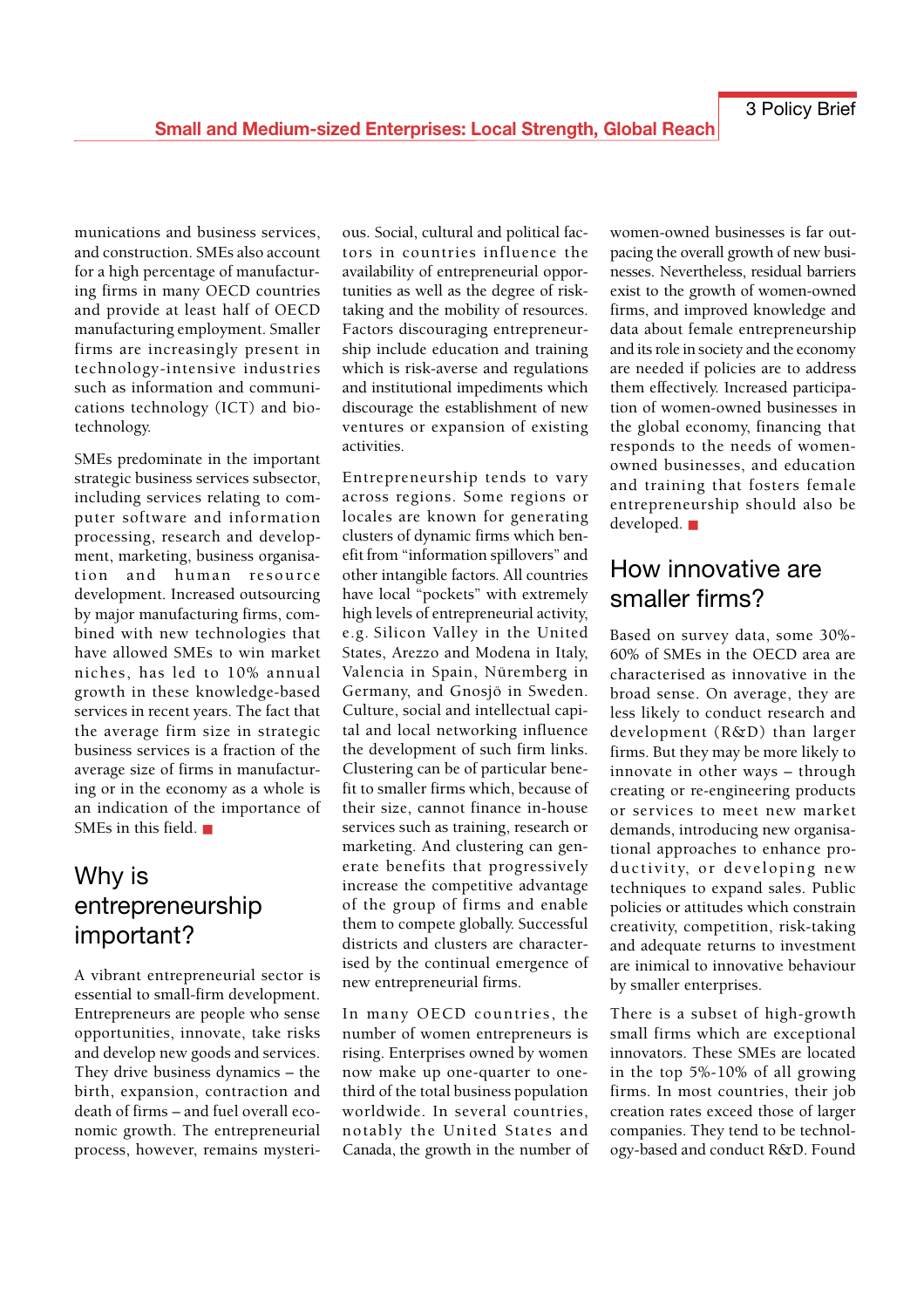<span id="page-3-0"></span>mostly in knowledge-intensive sectors and in regions characterised by intense economic activity and clustering, these fast growers are usually integrated into formal and informal networks of firms. High-growth SMEs play a pioneering role in developing new products and markets in sectors such as ICT and biotechnology and are at the cutting edge of the "new economy". ■

### What type of SME financing is needed?

Funding gaps for smaller firms are a major impediment to growth. Wide variance in the profitability, survival and growth of SMEs compared to larger firms brings special financing problems. Owners and managers of smaller firms often lack commercial experience and/or a track record as entrepreneurs. Early stages of growth are marked by uncertainty both in production and marketing. Smaller, innovative firms operate in environments of high complexity and rapid change and rely heavily on intangible assets. SMEs often have trouble obtaining financing because banks and traditional lending institutions are averse to risky ventures.

Expansion of private equity markets is greatly improving access to venture capital for SMEs, but there are considerable differences across countries. Venture capitalists provide more than equity capital to their portfolio companies. They also offer management assistance, performance monitoring and the staged infusion of additional risk capital as the enterprise evolves. Venture capital can be supplied by specialised funds which raise money from a range of

sources: private individuals, corporations, government agencies, pension funds, banks and insurance companies, endowments and foundations. Or it can be provided directly by the same range of investors.

More important than the level of venture funding are the enterprise stages and industrial sectors to which it is directed and the quality of distribution mechanisms. More than three-quarters of total venture capital investment in the United States and Canada finances the early stages and expansion of firms, as compared to less than half in Europe. About 80% of US venture capital is invested in high-technology sectors. This is in contrast to Europe and Japan, where start-ups typically depend on debt financing. A well-functioning venture capital market is not only about financing, it is also about high-quality management of the information and agency problems that arise when innovators, entrepreneurs and financiers try to understand each other and co-operate in the launching of risky ventures. Fostering an adequate flow of financing for small firms is a crucial step in enhancing entrepreneurship and creating a vibrant economy. ■

# Are SMEs active in global markets?

Smaller firms have traditionally focused on domestic markets and many will continue to do so. But others are becoming increasingly globalised, often on the basis of inter-firm linkages and clusters. About 25% of manufacturing SMEs are now internationally competitive and this share should increase. About one-fifth of manufacturing SMEs draw between 10%-40% of their turnover from cross-border activities. At present, SMEs contribute between 25%-35% of world exports of manufactures and account for a small share of foreign direct investment. These internationally active SMEs are generally growing faster than their domestic equivalents.

Networking allows SMEs to combine the advantages of smaller scale and greater flexibility with economies of scale and scope in larger markets – regional, national and global. Relative to larger firms, SMEs can better respond to changing market conditions, evolving consumer preferences and shorter product life cycles by customising and differentiating products. New communication tools make it easier for small firms to reach foreign partners. As a result, SMEs are becoming more involved in international strategic alliances and joint ventures, both alone and in groups. Larger multinationals are partnering with smaller firms with technological advantages to economise on R&D, minimise the leadtime for new products and serve emerging markets. And SMEs are reaching across borders to form international alliances and ventures composed of globalised small firms.

Governments recognise that the size of SMEs often prevents them from going global. A wide range of financial and risk-management services, including insurance, bank guarantees and advice, is available to SME exporters through government export credit and promotion agencies. Information on foreign markets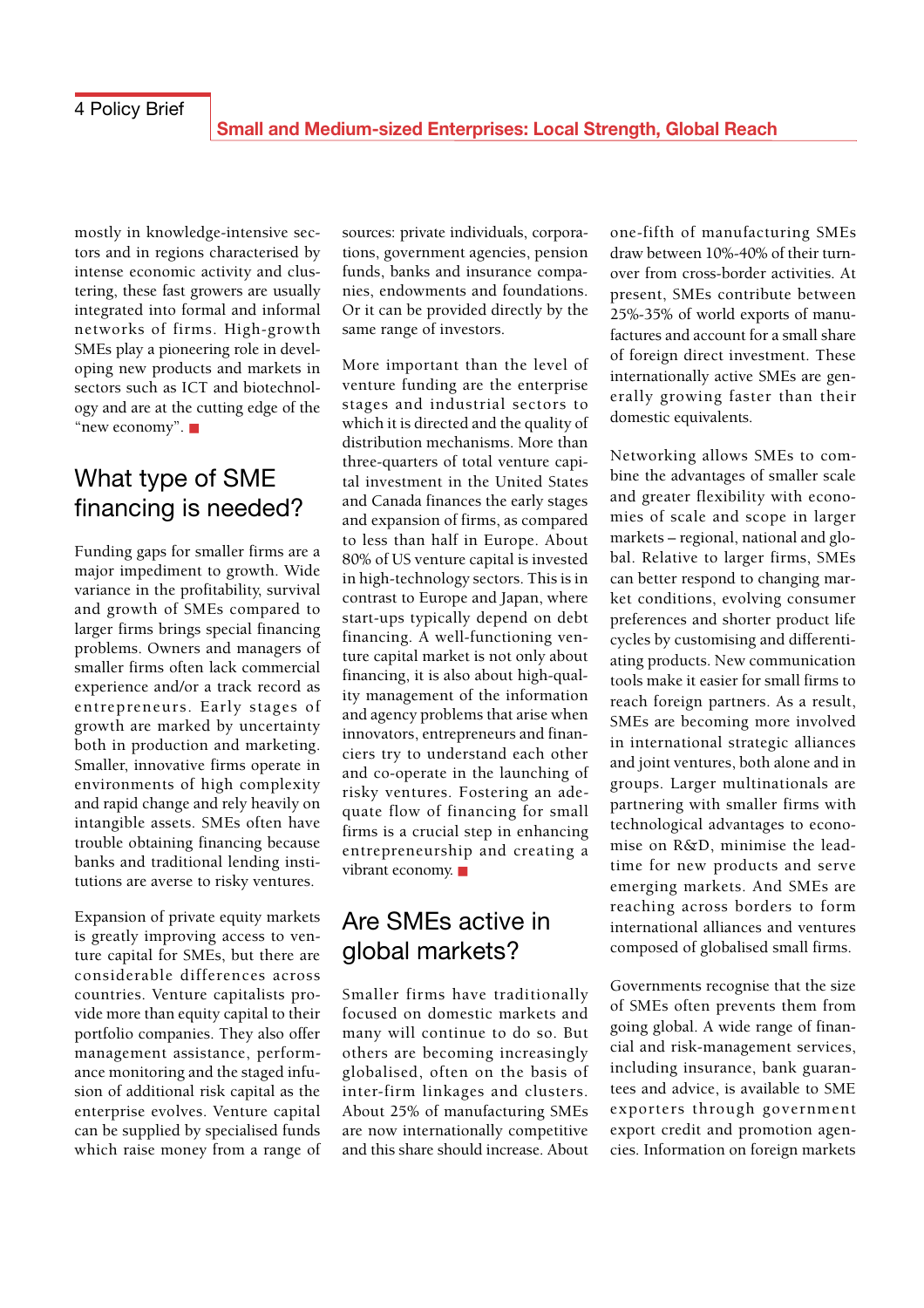<span id="page-4-0"></span>

and export opportunities is disseminated through SME homepages and other electronic means. Support is increasingly provided to help smaller firms participate in foreign exhibitions and trade fairs, prepare marketing tools in foreign languages and circulate advertisements abroad. At the same time, it is crucial that governments do not provide support in such a way as to replace the development of a private market for information services. Governments should focus on the public goods aspects of information. ■

# Will SMEs be a factor in electronic commerce?

The advent of Internet-based electronic commerce offers considerable opportunities to SMEs to expand their customer base, enter new product markets and rationalise their businesses. Smaller firms can use e-commerce to customise products and services, manage supply processes and inventories, and reduce the time between order and

delivery. SMEs generally adopt technologies more slowly than the average firm, and this also applies to the adoption of Internet technologies. This may be because of remaining internal barriers to SME adoption of e-commerce, including limited understanding of the complexity of electronic operations, inadequate skills and high initial investment required to develop a viable e-commerce strategy.

Other impediments to small-firm use of e-commerce are external, such as infrastructure access and costs.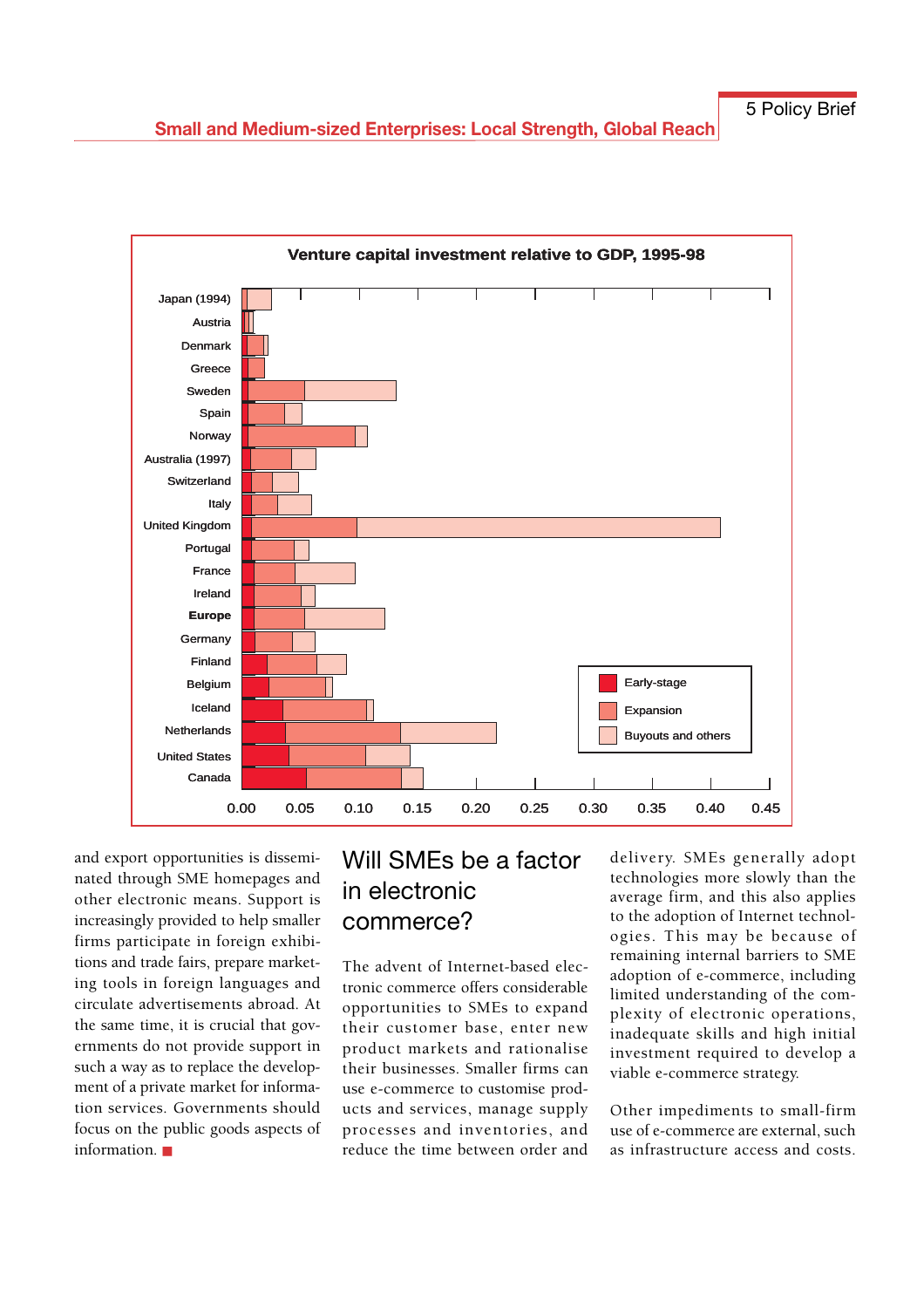<span id="page-5-0"></span>Governments in OECD countries need to continue to liberalise telecommunications markets and ensure competitive ICT infrastructure, prices and services. Also, the difficulty of building a reputation and establishing consumer trust and confidence in their activities make SMEs more vulnerable than larger firms to problems linked to authentication and certification; data security and confidentiality; and the resolution of commercial disputes. The needs of SMEs should be specifically addressed in creating an effective business environment for e-commerce. Despite these barriers, an impressive number of start-ups have been created to operate in electronic markets and existing small firms are migrating to electronic commerce – highlighting what can potentially be achieved by SMEs in this area. ■

### How can SMEs contribute to sustainable development?

Much is being done to improve the environmental performance of industry through policies which induce reductions in harmful emissions and encourage energy and resource efficiency. Smaller firms, however, tend to be less aware than larger firms of environmental externalities and of the legislation that governs their activities. They have fewer resources to invest in environmental improvements and management tools that could make their operations more sustainable. On the other hand, SMEs can fill market niches in the development and sale of environmental goods and services. Involving the full range of SMEs in working towards sustainable solutions is a formidable challenge. With ICT advances, the means for governments and other stakeholders to reach, inform and influence smaller players are at hand, but an effective government environmental strategy is needed, together with heightened awareness in small firms of the need for firmlevel environmental strategies. ■

# What should governments do?

In view of the SME role in economic restructuring, governments should above all promote entrepreneurship, facilitate firm start-up and expansion, and improve access to venture capital and other types of financing. To this end, governments are now fostering the development of secondary stock markets to allow easy entry and exit for venture investors; easing taxes on capital gains and other dividends; and allowing greater use of stock options as compensation in small firms. Governments are also fostering business angel networks which bring together small companies and prospective investors.

Reducing the regulatory burden on smaller firms can be one of the greatest spurs to entrepreneurship. Problems stem from regulatory systems developed to serve the needs of large firms and the cumulative pressure of regulatory requirements. SMEs identify high compliance costs, extensive and complicated paperwork, and economic regulations that prohibit certain activities as the most onerous burdens they face. Countries are now reducing paperwork and bureaucracy, minimising administrative burdens, streamlining procedures and reducing compliance costs for SMEs, including setting up "one-stop shops". At the same time, the relatively weak bargaining power and generally poor liquidity of SMEs make them strongly dependent on regulatory frameworks that guarantee the reliability of transactions and secure orderly playing rules in the economy.

Promoting enterprise clusters can also enhance SME performance and competitiveness. Small firms working in clusters can attain the advantages of large firms while retaining the benefits of specialisation and flexibility. Local, regional and national governments can foster small-firm linkages through providing the frameworks for public/ private and inter-firm partnerships. The government role in building clusters is generally indirect and concerned with supporting skills development and freeing up resources while overcoming constraints to greater enterprise interaction.

To implement these SME initiatives and reforms, governments are mounting specialised services and action plans. In most OECD countries, SME units or agencies are charged with promoting small business development by providing capital, reforming fiscal practices, reducing administrative burdens, providing management and skills training, improving information dissemination and increasing access to markets. Programmes to increase the technology base of SMEs include R&D tax credits, loans or grants for innovative activities, and technology diffusion schemes. Concurrently, more OECD countries are adopting an "evaluation culture" whereby pro-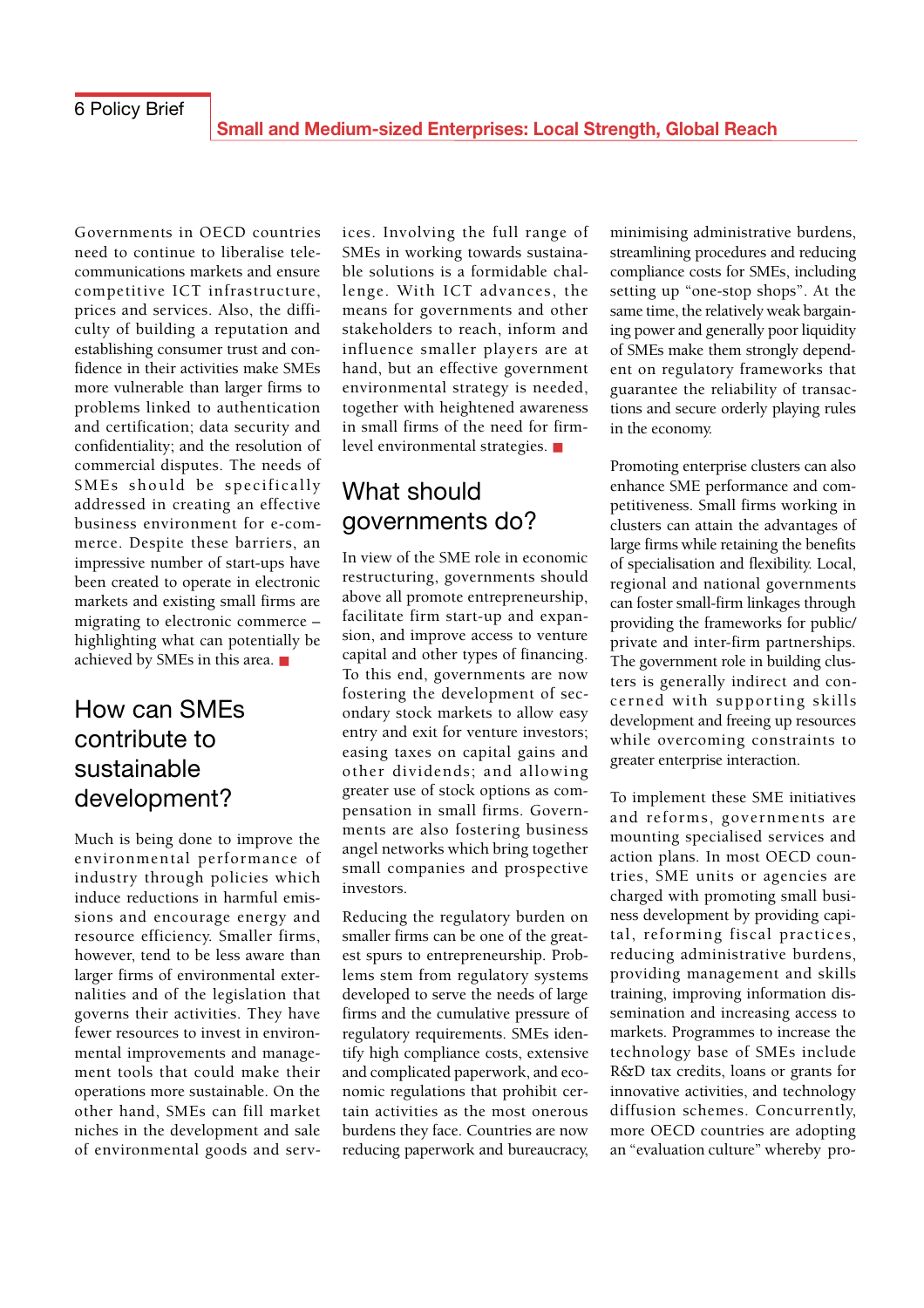<span id="page-6-0"></span>

grammes are reviewed on a regular basis to determine their relevance and effectiveness. Evaluation of SME programmes is essential to justify their cost and to assist in the design of future programmes.

The challenge of enhancing conditions for SME competitiveness goes beyond the bodies directly responsible for SME policies: the provision of an appropriate regulatory, legal and financial framework conducive to smallfirm start-up and growth depends on a wide range of institutions at all levels of government – local, regional, national and international. ■

# What is the role of the OECD?

The officials of the 29 OECD Member countries who comprise the

OECD Industry Committee Working Party on Small and Mediumsized Enterprises meet twice a year to discuss SME performance and policies. Employment and growth of small firms are compared, based on OECD indicators. Analyses are prepared on entrepreneurship, clustering, high-growth firms, management training, electronic commerce and other topics to highlight current trends and draw attention to the difficulties which SMEs confront. Policy approaches and programmes in specific areas such as SME financing and technology diffusion are explored in order to identify best practice policies.

The OECD is also working to improve SME statistics. International comparability of firm-level data is weak due to divergent size-class definitions and sector classifications. In most countries, no single source covers enterprises in all size classes, their respective share of employment and their turnover. Current statistics may omit the smallest firms and certain industries, tend to undercount the number of new business units, and are often collected at irregular intervals. To identify the population of SMEs demands a business register with full sectoral and size coverage and frequent updating. Enterprises should be followed to measure survival rates and to document patterns of entry and exit across industries and over time. The OECD hopes to expand the collection of comparable cross-country data on smaller firms, including womenowned businesses, particularly through more comprehensive business registers, without creating additional administrative or paperwork burdens for these enterprises. ■